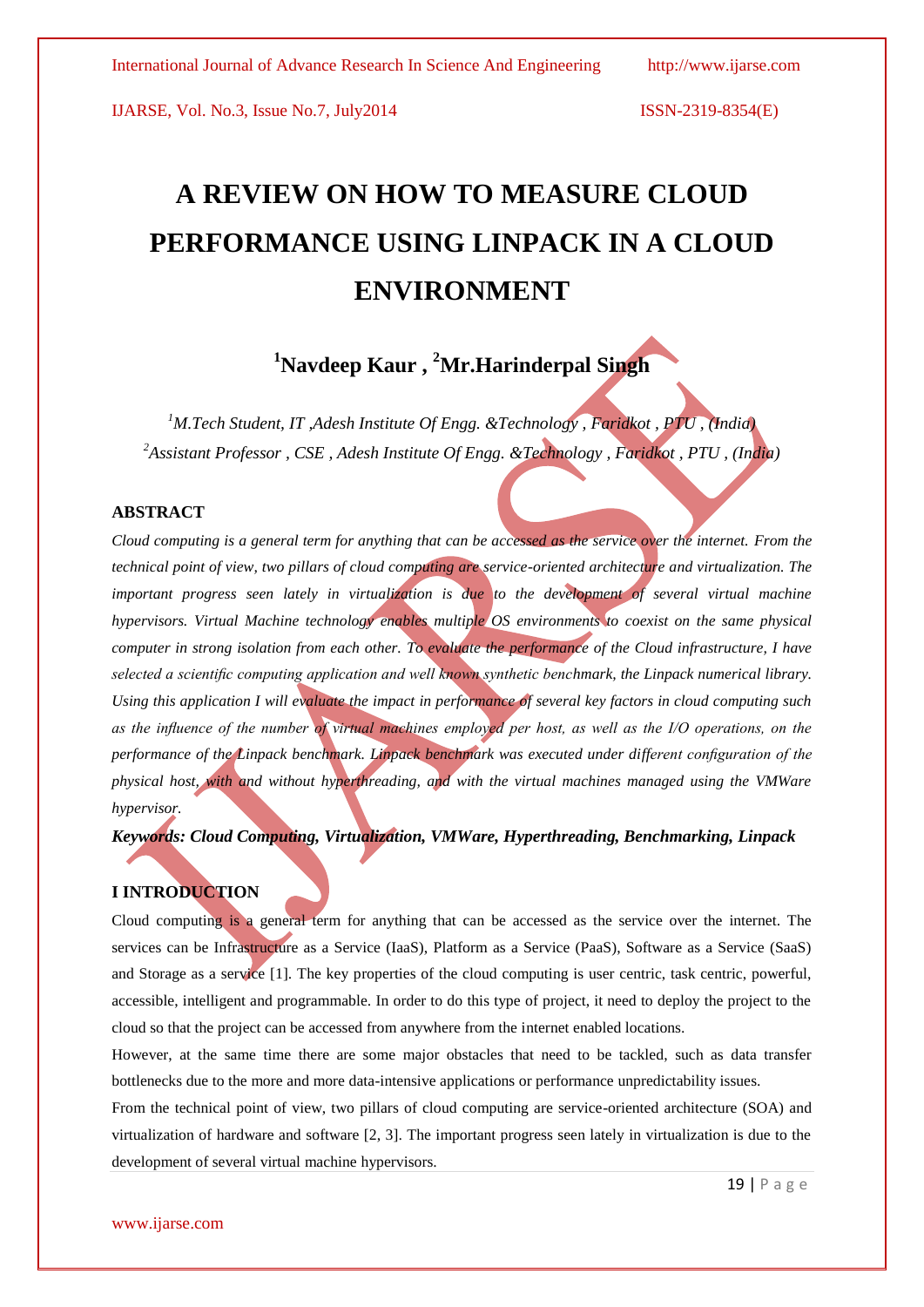Many years ago, a problem aroused. How to run multiple operating systems on the same machine at the same time? The solution to this problem was virtual machines. Virtual machines monitor the core part of virtual machines sits between one or more operating systems and the hardware and gives the illusion to each running OS that it controls the machine. Behind the scenes, however, the monitor actually is in control of the hardware, and must multiplex running OS's across the physical resources of the machine. Indeed, the VMM serves as an operating system for operating systems, but at a much lower level; the OS must still think it is interacting with the physical hardware. Thus, transparency is a major goal of VMMs [4, 5].

Virtual Machine technology begins to emerge as a focus of research and deployment. Virtual Machine technology such as Xen, VMWare, Microsoft Virtual Servers, and new Microsoft Hyper-V technology etc, enables multiple OS environments to coexist on the same physical computer in strong isolation from each other. VMs share the conventional hardware in a secure manner with excellent resource management capacity, while each VM is hosting its own operating system and applications. Hence, VM platform can facilitate serverconsolidation and co-located hosting facilities [3-5].

To evaluate the performance of the Cloud infrastructure, I have selected a scientific computing application and well known synthetic benchmark, the Linpack numerical library. Using this application I will evaluate the impact in performance of several key factors in cloud computing: the number of virtual machines per host, the influence of the hyper threading and the hard disk I/O. This paper is organized as follows: Section II discuses Virtual machine and explores VMWare. Section III list and explores the parameters used for measuring the performance of cloud infrastructure. Section IV describes the main characteristics, history and variants of the Linpack application used as benchmarks. Section  $V$  presents the performance measurement methodology of this study.

#### **II VIRTUAL MACHINE**

From the technical point of view, two pillars of cloud computing are service-oriented architecture (SOA) and virtualization of hardware and software [1]. The important progress seen lately in virtualization is due to the development of several virtual machine hypervisors. Many years ago, a problem aroused. How to run multiple operating systems on the same machine at the same time? The solution to this problem was virtual machines. Virtual machines monitor the core part of virtual machines sits between one or more operating systems and the hardware and gives the illusion to each running OS that it controls the machine. Virtual Machine technology begins to emerge as a focus of research and deployment. Virtual Machine technology enables multiple OS environments to coexist on the same physical computer in strong isolation from each other. VMs share the conventional hardware in a secure manner with excellent resource management capacity, while each VM is hosting its own operating system and applications [4, 5].

Indeed, the VMM serves as an operating system for operating systems, but at a much lower level; the OS must still think it is interacting with the physical hardware. Thus, transparency is a major goal of VMMs [5].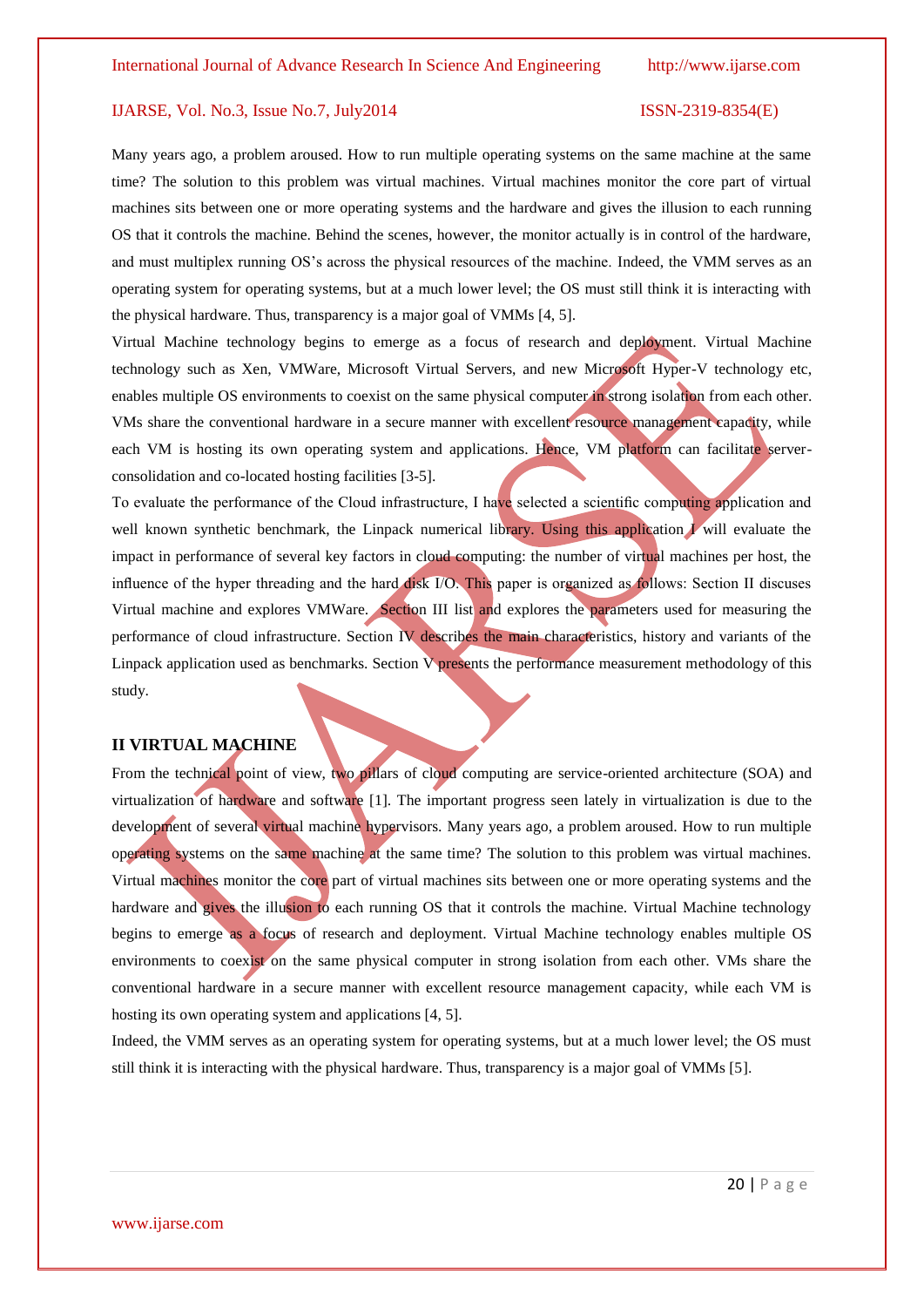

#### **Figure 1: Overview of VM Architecture**

Today virtual machine has become popular due to various reasons. Server consolidation is one such reason. In many settings, people run services on different machines which run different operating systems, and yet each machine is lightly utilized. In this case, virtualization enables an administrator to consolidate multiple Operating systems onto fewer hardware platforms, and thus lower costs and ease administration [5, 6]. Virtualization has also become popular on desktops, as many users wish to run one operating system but still have

#### **2.1 VMware**

VMware is a [virtualization](http://searchservervirtualization.techtarget.com/definition/virtualization) and [cloud computing](http://searchcloudcomputing.techtarget.com/definition/cloud-computing) software provider for [x86](http://searchwinit.techtarget.com/definition/x86) compatible computers. VMware Inc. is a subsidiary of EMC Corporation, well known in the field of system virtualization and cloud computing. VMware's software allows users to create multiple virtual environments, or virtual computer systems, on a single computer or server. Essentially, one computer or server could be used to host, or manage, many virtual computer systems, sometimes as many as one hundred or more. The software virtualizes hardware components such as the [video card,](http://www.computerhope.com/jargon/v/videadap.htm) [network adapters,](http://www.computerhope.com/jargon/n/nic.htm) and [hard drive.](http://www.computerhope.com/jargon/h/harddriv.htm) For businesses, this is especially useful for setting up multiple server systems without having to purchase separate hardware for each of them. They can create virtual servers using VMware's software, saving a lot of time and money [6].

VMware released its first software program, called VMware Workstation. In 2011, VMware entered the cloud computing market by releasing Cloud Foundry, an open source platform-as-a-service software system. This cloud computing system was designed to support applications build on [Java,](http://www.computerhope.com/jargon/j/java.htm) [Ruby on Rails,](http://www.computerhope.com/jargon/r/ruby.htm) Sinatra, and as well as provide support for [MySQL,](http://www.computerhope.com/jargon/m/mysql.htm) MongoDB, and other database platforms. The heart of virtualization is the VM, a tightly isolated software container with an operating system and application inside. Because each virtual machine is completely separate and independent, many of them can run simultaneously on a single computer. A thin layer of software called a hypervisor decouples the virtual machines from the host and dynamically allocates computing resources to each virtual machine as needed.

A hosted x86 virtualization monitor which can run a guest operating system unmodified with some performance loss. The x86 architecture offers four levels of privilege known as Ring 0, 1, 2 and 3 to operating systems and applications to manage access to the computer hardware. While user level applications typically run in Ring 3, the operating system needs to have direct access to the memory and hardware and must execute its privileged instructions in Ring 0 [3-5].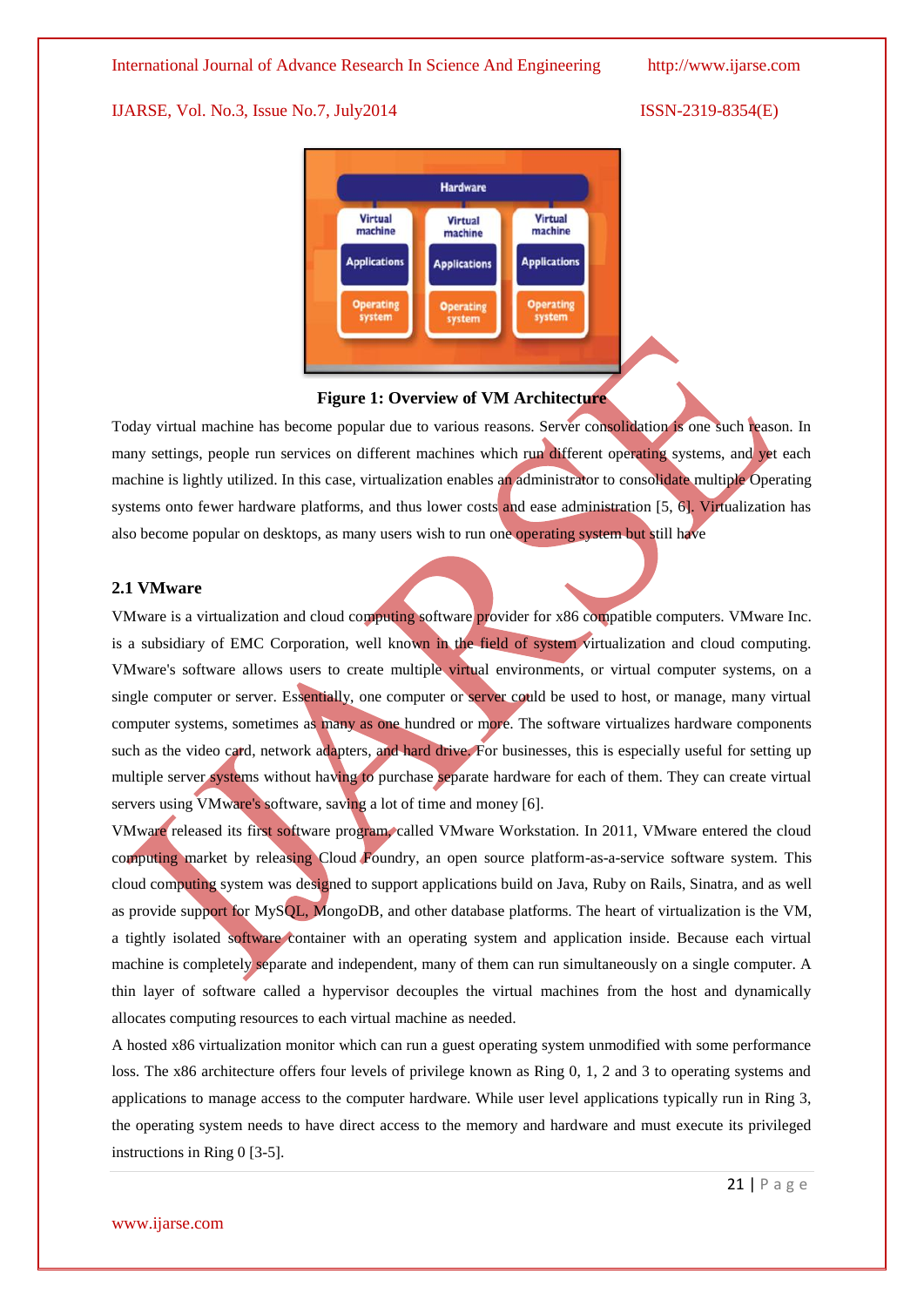

#### **Figure 2: A snapshot of VMWare**

Virtualizing of x86 architecture's require placing a virtualization layer under the operating system to create and manage the virtual machines that deliver shared resources. Some sensitive instructions cannot effectively be virtualized as they have different semantics when they are not executed in Ring 0. The difficulty in trapping and translating these sensitive and privileged instruction requests at runtime was the challenge that originally made x86 architecture virtualization look impossible. VMware resolved the challenge by developing binary translation techniques that allow the VMM to run in Ring 0 for isolation and performance, while moving the operating system to a user level ring with greater privilege than applications in Ring 3 but less privilege than the virtual machine monitor in Ring 0. It does not support Hyper Threading3 and requires a host operating system, which means an extra layer and additional overhead.

#### **III PARAMETERS**

Using Linpack, I will evaluate the impact in performance of several key parameters in cloud computing: the number of virtual machines per host, the influence of the hyper threading and the hard disk I/O.

#### **3.1 Hyperthreading Influence**

Hyper-Threading is a technology used by some Intel microprocessors that allows a single microprocessor to act like two separate processors to the operating system and the application program s that use it. With Hyper-Threading, a microprocessor's core processor can execute two concurrent threads of instructions sent by the operating system. Having two threads of execution units to work on allows more work to be done by the processor during each clock cycle. To the operating system, the Hyper-Threading microprocessor appears to be two separate processors. Because most of today's operating systems are capable of dividing their work load among multiple processors, the operating system simply acts as though the Hyper-Threading processor is a pool of two processors.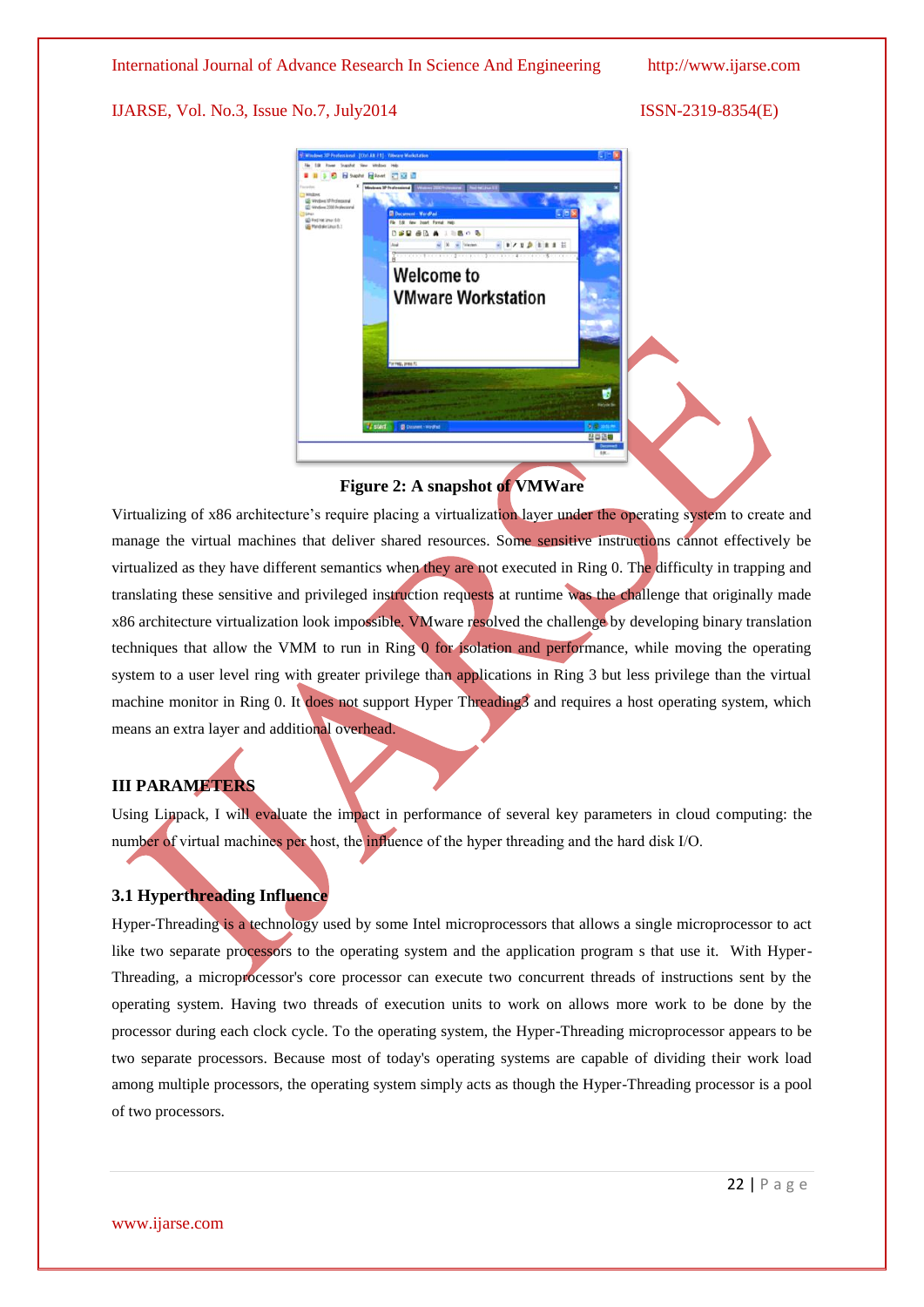International Journal of Advance Research In Science And Engineering http://www.ijarse.com

### IJARSE, Vol. No.3, Issue No.7, July2014 ISSN-2319-8354(E)



### **Figure 3: Hyperthreading Overview**

Hyper-threading is a technology which is used in certain Pentium 4 processors and all Intel Xeon processors. While hyper-threading can improve processing performance, software must support multiple processors to take advantage of the technology. Fortunately, recent versions of both Windows and Linux support multiple processors and therefore benefit from hyper-threading. Hyper-threading allows the two programs to be processed as separate threads at the same time. However, individual programs can only take advantage of Intel's HT Technology if they have been programmed to support multiple processors.

### **3.2 I/O performance**

This parameter monitors the performance of I/O when Linpack is run concurrently with processes that make an intensive use of the hard disk. This work uses the NFS as file system.

#### **3.2.1 NFS**

A Network File System (NFS) allows remote hosts to mount file systems over a network and interact with those file systems as though they are mounted locally. This enables system administrators to consolidate resources onto centralized servers on the network. Currently, there are three versions of NFS. NFS version 2 (NFSv2) is older and is widely supported. NFS version 3 (NFSv3) has more features, including support for 64-bit file sizes and offsets, to handle files larger than 2 gigabytes (GB); support for asynchronous writes on the server, to improve write performance; additional file attributes in many replies, to avoid the need to re-fetch them; a READDIRPLUS operation, to get file handles and attributes along with file names when scanning a directory; and assorted other improvements. NFS version 4 (NFSv4) works through firewalls and on the Internet, no longer requires portmapper, supports ACLs, and utilizes stateful operations. Red Hat Enterprise Linux supports NFSv2, NFSv3, and NFSv4 clients, and when mounting a file system via NFS, Red Hat Enterprise Linux uses NFSv3 by default, if the server supports it.

To run an NFS server, the portmap service must be running. To verify that portmap is active, type the following command as root: service portmap status. If the portmap service is running, then the nfs service can be started. To start an NFS server, as root type: service nfs start. To stop the server, as root, type: service nfs stop. The restart option is a shorthand way of stopping and then starting NFS. The network file system used is NFS V3 with the following configuration: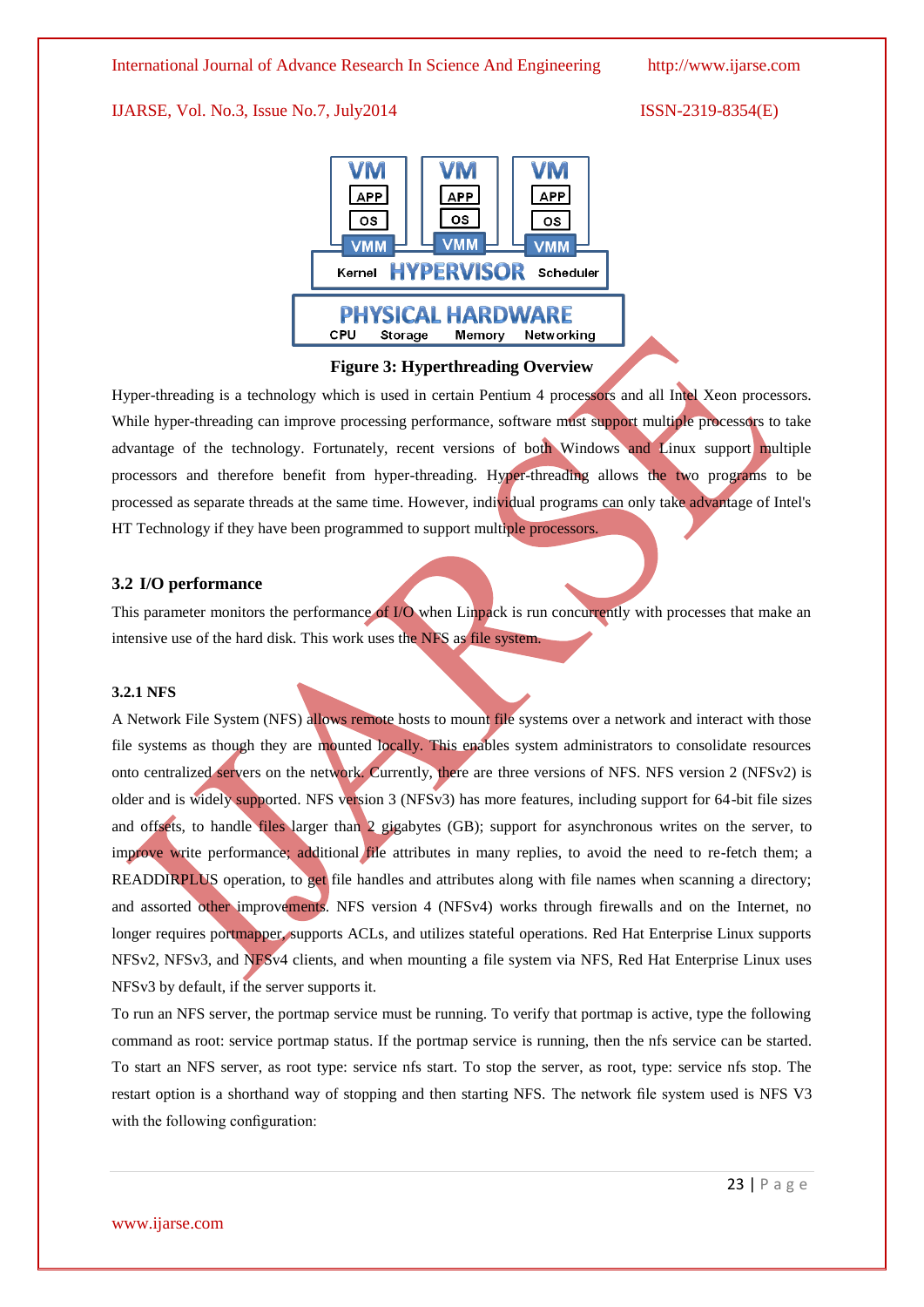| Para-      | Configura- | Para-   | Configura-     |  |
|------------|------------|---------|----------------|--|
| meter      | tion       | meter   | tion           |  |
| <b>NFS</b> | RW         | namlen  | 255            |  |
| time       | Relatime   | type    | hard           |  |
| vers       | 3          | proto   | Tcp            |  |
| rsize      | 1048576    | timeo   | 600            |  |
| wsize      | 1048576    | retrans | $\mathfrak{D}$ |  |
| sec        | Sys        |         |                |  |

**Table 1: NFS V3 Parameters with their and configuration**

#### **3.3 Number of Virtual Machine**

This parameter evaluates the impact on the performance of the number of virtual machines. The virtual Machine technology begins to emerge as a focus of research and deployment. Virtual Machine technology enables multiple OS environments to coexist on the same physical computer in strong isolation from each other.

#### **IV BENCHMARK**

To evaluate the performance of the Cloud infrastructure, I have selected a scientific computing application, a well known synthetic benchmark, the Linpack numerical library [7, 11]. Using this application, I will evaluate the impact in performance of several key factors in cloud computing: the number of virtual machines per host, the influence of the hyper threading and the hard disk I/O. The core of Linpack applications is the solution of linear systems of equations, which are dense matrices for Linpack. Next, I am going to describe the main features of each application.

### **4.1 LINPACK (LINear system PACKage)**

The LINPACK package is a collection of FORTRAN subroutines for solving various systems of linear equations and linear least-squares problems. The software in LINPACK is based on a de-compositional approach to numerical linear algebra. The package has the capability of handling many different matrix and data types and provides a range of options. The package solves linear systems whose matrices are general, banded, symmetric indefinite, symmetric positive definite, triangular, and tridiagonal square. It also computes the QR and singular value decompositions of rectangular matrices and applies them to least-squares problems. LINPACK uses column-oriented algorithms to increase efficiency by preserving locality of reference. The LINPACK package was based on another package which is called Level 1 Basic Linear Algebra Subroutines (BLAS) library. BLAS carried out most of the floating-point work within the LINPACK algorithms. BLAS also work out with different linear equations and linear least-squares problems and makes it possible to take advantage of special computer hardware [5-8].

In the LINPACK Benchmark, a matrix of size 100 was originally used because of memory limitations with the computers. Such a matrix has 10,000 floating-point elements and could have been accommodated in most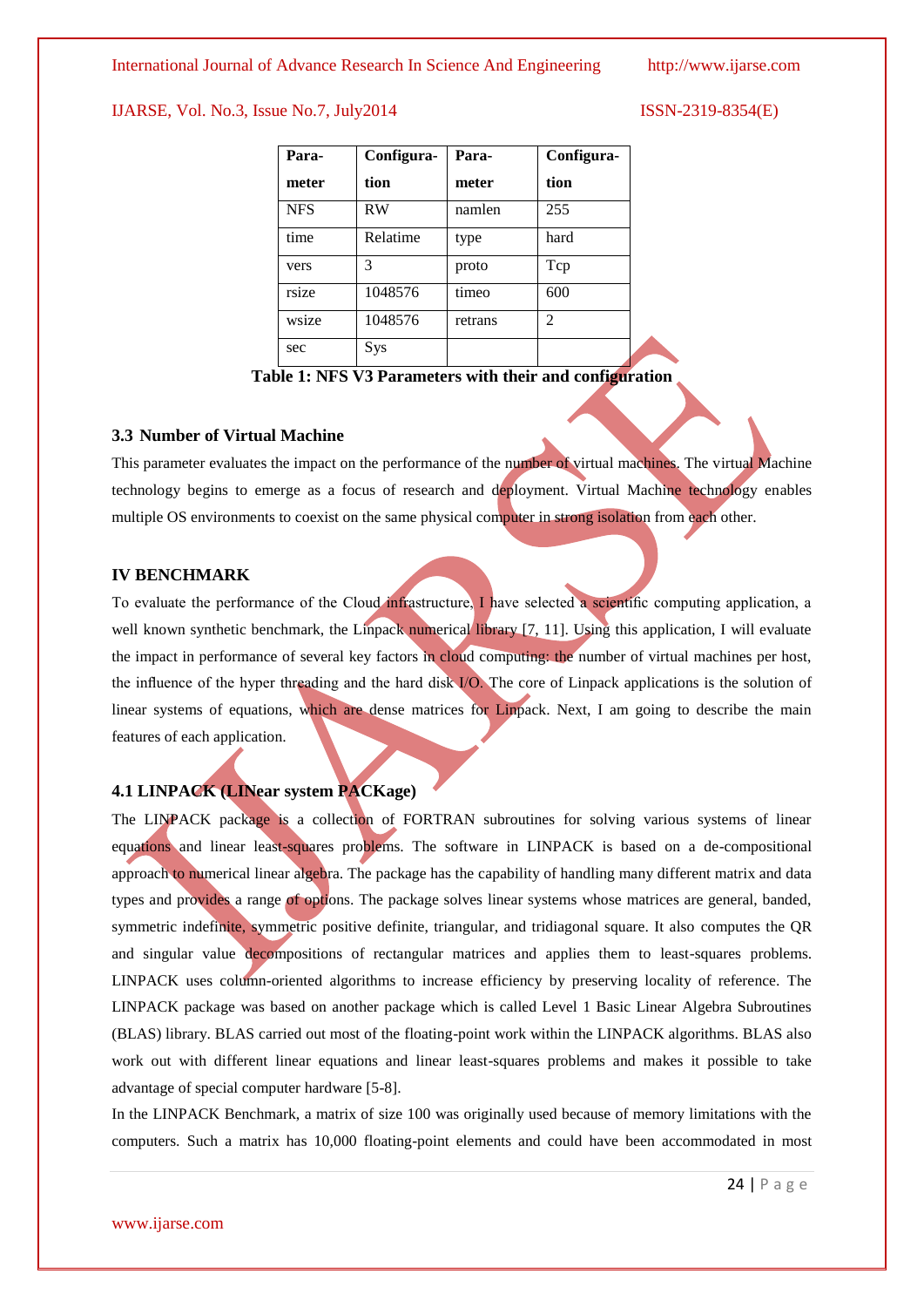environments of that time [5, 6]. This was done so users could estimate the time required to solve their matrix problem by extrapolation. Over the years additional performance data was added and today the collection includes over 1300 different computer systems. In addition to the increasing number of computers, the scope of the benchmark has also expanded.

|                   |                                     |                            |                                                                         | Number of equations to solve (problem size): 500  |                                                                          |                                    |              |  |
|-------------------|-------------------------------------|----------------------------|-------------------------------------------------------------------------|---------------------------------------------------|--------------------------------------------------------------------------|------------------------------------|--------------|--|
|                   |                                     |                            | Leading dimension of array: 1000                                        |                                                   |                                                                          |                                    |              |  |
|                   |                                     |                            | Number of trials to run: 100<br>Data alignment value (in Kbytes): 10000 |                                                   |                                                                          |                                    |              |  |
|                   |                                     |                            |                                                                         | Current date/time: Mon Jan 01 01:01:43 2007       |                                                                          |                                    |              |  |
|                   |                                     |                            |                                                                         |                                                   |                                                                          |                                    |              |  |
|                   | CPU frequency:<br>Number of CPUs: 1 |                            | 1.999 GHz                                                               |                                                   |                                                                          |                                    |              |  |
|                   | Number of cores: 2                  |                            |                                                                         |                                                   |                                                                          |                                    |              |  |
|                   |                                     | Number of threads: 2       |                                                                         |                                                   |                                                                          |                                    |              |  |
|                   |                                     | Parameters are set to:     |                                                                         |                                                   |                                                                          |                                    |              |  |
|                   |                                     |                            |                                                                         |                                                   |                                                                          |                                    |              |  |
|                   | Number of tests: 1                  |                            |                                                                         | Number of equations to solve (problem size) : 500 |                                                                          |                                    |              |  |
|                   |                                     | Leading dimension of array |                                                                         |                                                   | : 1000                                                                   |                                    |              |  |
|                   |                                     | Number of trials to run    |                                                                         |                                                   | : 100                                                                    |                                    |              |  |
|                   |                                     |                            | Data alignment value (in Kbytes)                                        |                                                   | : 10000                                                                  |                                    |              |  |
|                   |                                     |                            |                                                                         |                                                   | Maximum memory requested that can be used=14260000, at the size=500      |                                    |              |  |
|                   |                                     |                            |                                                                         |                                                   |                                                                          |                                    |              |  |
|                   |                                     |                            |                                                                         |                                                   | essessessessesses Timing linear equation system solver essessessessesses |                                    |              |  |
| Size              | LDA                                 |                            | Align. Time(s)                                                          | GFlops                                            | Residual                                                                 | Residual(norm) Check               |              |  |
| 500<br>500        | 1000<br>1000                        | 10000<br>10000             | 0.074<br>0.018                                                          | 1.1359<br>4.5351                                  | 2.818024e-013 3.726988e-002<br>2.818024e-013 3.726988e-002               |                                    | pass         |  |
| 500               | 1000                                | 10000                      | 0.023                                                                   | 3.6963                                            | 2.818024e-013 3.726988e-002                                              |                                    | pass<br>pass |  |
| 500               | 1000                                | 10000                      | 0.029                                                                   | 2.9044                                            | 2.818024e-013                                                            | 3.726988e-002                      | pass         |  |
| 500               | 1000                                | 10000                      | 0.027                                                                   | 3.0694                                            | 2.818024e-013                                                            | 3.726988e-002                      | pass         |  |
| 500               | 1000                                | 10000                      | 0.021                                                                   | 3.9780                                            | 2.818024e-013                                                            | 3.726988e-002                      | pass         |  |
| 500<br>500        | 1000<br>1000                        | 10000<br>10000             | 0.026<br>0.026                                                          | 3.1638<br>3.2046                                  | 2.818024e-013<br>2.818024e-013                                           | 3.726988e-002<br>3.726988e-002     | pass<br>pass |  |
| 500               | 1000                                | 10000                      | 0.016                                                                   | 5.1194                                            | 2.818024e-013 3.726988e-002                                              |                                    | pass         |  |
| 500               | 1000                                | 10000                      | 0.049                                                                   | 1.7046                                            | 2.818024e-013 3.726988e-002                                              |                                    | pass         |  |
| 500               | 1000                                | 10000                      | 0.058                                                                   | 1.4497                                            | 2.818024e-013                                                            | 3.726988e-002                      | pass         |  |
| 500<br>500        | 1000<br>1000                        | 10000<br>10000             | 0.035<br>0.020                                                          | 2.4026<br>4.1983                                  | $2.818024e - 013$<br>2.818024e-013                                       | $3.726988e - 002$<br>3.726988e-002 | pass<br>pass |  |
| 500               | 1000                                | 10000                      | 0.052                                                                   | 1.6251                                            | 2.818024e-013                                                            | 3.726988e-002                      | pass         |  |
| 500               | 1000                                | 10000                      | 0.020                                                                   | 4.1280                                            | 2.818024e-013                                                            | 3.726988e-002                      | pass         |  |
| 500               | 1000                                | 10000                      | 0.026                                                                   | 3.2152                                            | 2.818024e-013 3.726988e-002                                              |                                    | pass         |  |
| 500<br>500        | 1000<br>1000                        | 10000<br>10000             | 0.027<br>0.026                                                          | 3.1549<br>3.1744                                  | 2.818024e-013 3.726988e-002<br>2.818024e-013                             | 3.726988e-002                      | pass<br>pass |  |
| 500               | 1000                                | 10000                      | 0.034                                                                   | 2.4324                                            | $2.818024e - 013$                                                        | $3.726988e - 002$                  | pass         |  |
| 500               | 1000                                | 10000                      | 0.026                                                                   | 3.2040                                            | 2.818024e-013                                                            | 3.726988e-002                      | pass         |  |
| 500               | 1000                                | 10000                      | 0.029                                                                   | 2.8958                                            | 2.818024e-013                                                            | 3.726988e-002                      | pass         |  |
| 500<br>500        | 1000<br>1000                        | 10000<br>10000             | 0.019<br>0.016                                                          | 4.3243<br>5.1684                                  | 2.818024e-013<br>2.818024e-013 3.726988e-002                             | 3.726988e-002                      | pass<br>pass |  |
| 500               | 1000                                | 10000                      | 0.017                                                                   | 4.8536                                            | 2.818024e-013 3.726988e-002                                              |                                    | pass         |  |
| 500               | 1000                                | 10000                      | 0.016                                                                   | 5.2869                                            | $2.818024e - 013$                                                        | 3.726988e-002                      | pass         |  |
| 500               | 1000                                | 10000                      | 0.041                                                                   | 2.0515                                            | $2.818024e - 013$                                                        | $3.726988e - 002$                  | pass         |  |
| 500               | 1000                                | 10000                      | 0.026<br>0.024                                                          | 3.2095<br>3.5060                                  | 2.818024e-013<br>2.818024e-013                                           | 3.726988e-002                      | pass         |  |
|                   | 1000<br>1000                        | 10000<br>10000             | 0.032                                                                   | 2.6194                                            | 2.818024e-013                                                            | 3.726988e-002<br>3.726988e-002     | pass<br>pass |  |
|                   |                                     | 10000                      | 0.024                                                                   | 3.5004                                            | 2.818024e-013 3.726988e-002                                              |                                    | pass         |  |
| 500<br>500<br>500 | 1000                                |                            |                                                                         |                                                   | 2.818024e-013 3.726988e-002                                              |                                    |              |  |
| 500<br>5 ИИ       | 1000<br>1000                        | 10000<br>10000             | 0.027<br>0.025                                                          | 3.0634<br>3.3100                                  | 2.818024e-013 3.726988e-002                                              |                                    | pass<br>pass |  |

**Figure 4: A sample output from Linpack 100**

LINPACK was designed for applying to supercomputers in the early 1980s and now acts as one of the most authoritative benchmarks in high performance computers. The TOP 500 computers in the world are sorted by the LINPACK's result. To follow the development of computer architectures, LINPACK evolves into EISPACK and LAPACK. EISPACK mainly dedicates to numerical computation of the Eigen values and eigenvectors of matrices. LINPACK measures the actual peak value of float-point computing power indicated in giga of float-point operations per second (GFLOP) [7, 9].

LINPACK was chosen because it is widely used and performance numbers are available for almost all relevant systems. A detailed description as well as a list of performance results on a wide variety of machines is available in postscript form from netlib. The benchmark used in the LINPACK Benchmark is to solve a dense system of linear equations. For the TOP500, we used that version of the benchmark that allows the user to scale the size of the problem and to optimize the software in order to achieve the best performance for a given machine. This performance does not reflect the overall performance of a given system, as no single number ever can. It does, however, reflect the performance of a dedicated system for solving a dense system of linear equations. Since the problem is very regular, the performance achieved is quite high, and the performance numbers give a good correction of peak performance.

In multiprogramming environments it is often difficult to reliably measure the execution time of a single program. We trust that anyone actually evaluating machines and operating systems will gather more reliable and more representative data. To run the timing programs, one must supply a real function SECOND which returns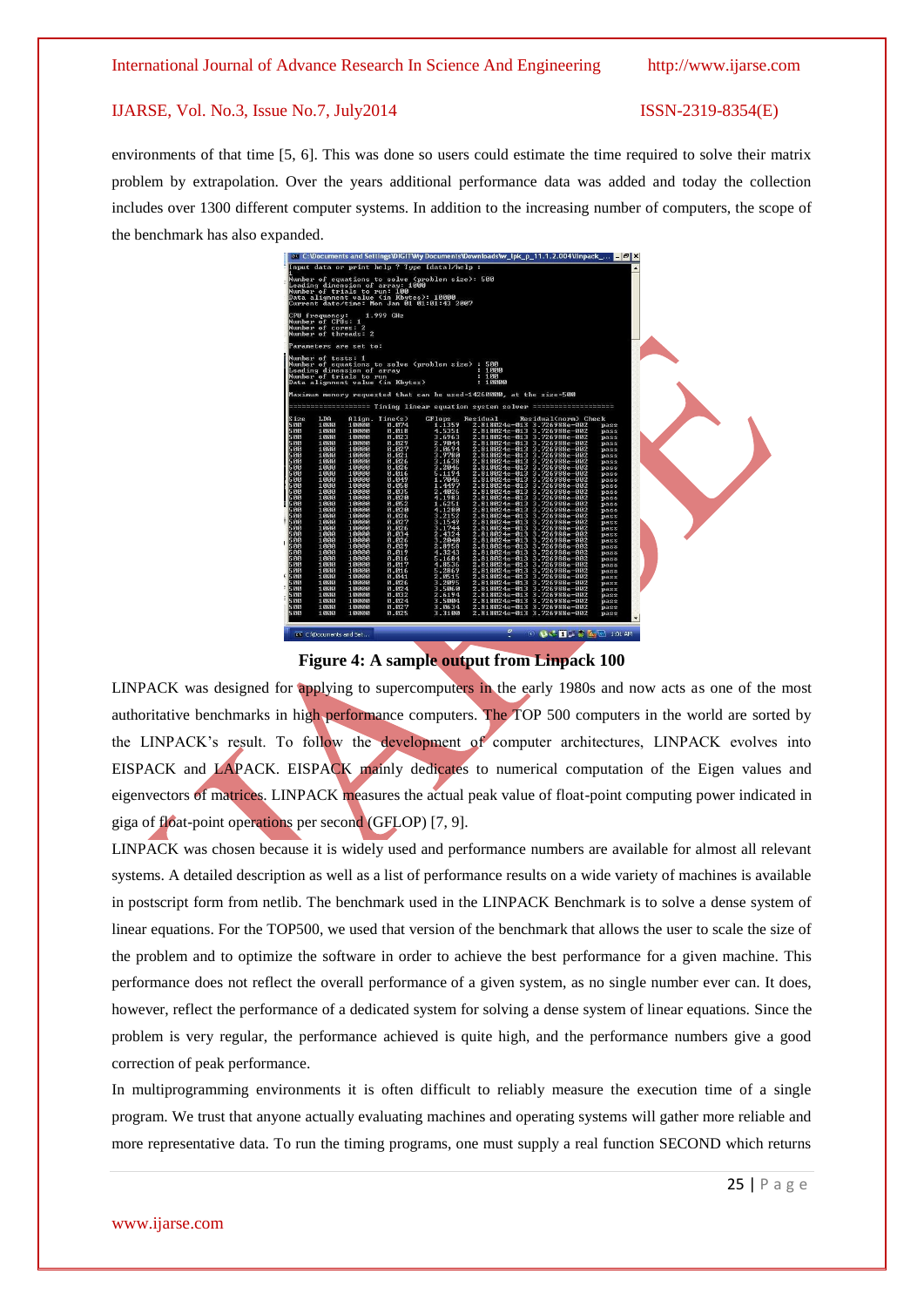the time in seconds from some fixed starting time. There is only one ground rule for running this benchmark. No changes are to be made to the FORTRAN source code, not even changes in the comments. The compiler and operating system must be generally available. Results from a beta version of a compiler are allowed, however the standard compiler results must also be listed.

#### **4.2History**

The LINPACK benchmark report appeared first in 1979 and was designed to help users estimate the time required by their systems to solve a problem using the [LINPACK](http://en.wikipedia.org/wiki/LINPACK) package, by extrapolating the performance results obtained by 23 different computers solving a matrix problem of size 100. This matrix size was chosen due to memory and CPU limitations at that time. 10000 floating-point entries from -1 to 1 are randomly generated to fill in a general, dense matrix.

Over the years, additional versions with different problem sizes, like matrices of order 300 and 1000, and constraints were released, allowing new optimization opportunities as hardware architectures started to implement matrix-vector and matrix-matrix operations. Parallel processing was also introduced in the LINPACK Parallel benchmark in the late 1980s. In 1991 the LINPACK was modified for solving problems of arbitrary size, enabling [High Performance Computers](http://en.wikipedia.org/wiki/Supercomputer) to get near to their asymptotic performance. Two years later this benchmark was used for measuring the performance of the first [Top500](http://en.wikipedia.org/wiki/Top500) list [9, 10].

#### **4.3 Linpack Variant**

LINPACK 100 is very similar to the original benchmark published in 1979 and obtained by [Gaussian](http://en.wikipedia.org/wiki/Gaussian_elimination)  [elimination](http://en.wikipedia.org/wiki/Gaussian_elimination) with [partial pivoting](http://en.wikipedia.org/wiki/Pivot_element) with  $2/3n^3 + 2n^2$  floating point operations where n is 100, the order of the dense matrix A that defines the problem. Its small size and the lack of software flexibility do not allow most modern computers to reach their performance limits. However, it can still be useful to predict performances in numerically intensive user written code using compiler optimization. LINPACK 1000 can provide a performance nearer to the machine's limit because to offering a bigger problem size, a matrix of order 1000, changes in the algorithm are possible. The previous benchmarks are not suitable for testing parallel computers. For that Linpack's Highly Parallel Computing benchmark or HP Linpack benchmark was introduced. In HPLinpack the size n of the problem can be made as large as it is needed to optimize the performance results of the machine [10, 11].

#### **V PERFORMANCE MEASUREMENT METHODOLOGY**

TO Evaluate and analyze the influence of hyper-threading, number of virtual machines employed per host and I/O operations on the performance of Virtual Machine, I use Linpack benchmark. This benchmark will execute under different configurations of physical host, with and without hyper threading, and with virtual machines managed using the VMWare hypervisor.

Here I have created a VMware by benchmarking virtual machines using LINPACK. The virtual machines created were VMware with the fixed configuration on Windows XP SP3 edition as guest OS. The input to the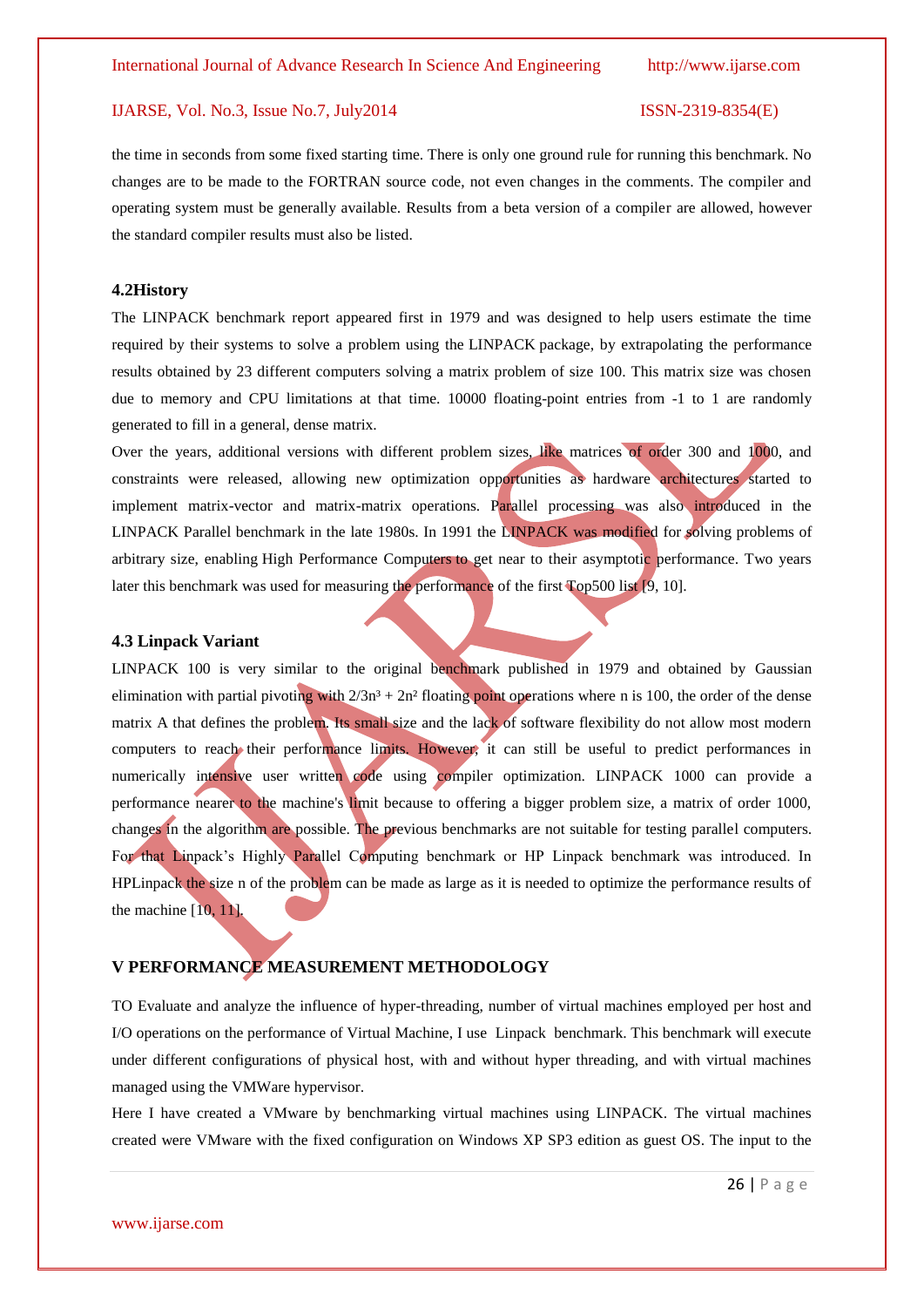LINPACK tool was the problem size. The output is the number of GFlop operations per second. 5 tests were performed with problem sizes 1000, 3000, 5000, 7000, 10000 their corresponding leading dimensions being 1000, 3008, 5000, 7008 and 10000 respectively. The number of trials will be 1, 2, 2, 3, and 2 respectively with data alignment value of 4 KB. In order to make a proper Analysis of the results obtained when using Linpack, use the execution time versus the number of VMs for the Linpack test. The impact of the hyper-threading will also discussed.

#### **VI CONCLUSION**

**[**

Cloud technologies are drawing the attention from the industry, research centers and the IT community since they offers the possibility to virtualized services, providing virtual machines to users for their execution. Currently, there is a wide range solutions for building private, public or even hybrid Clouds. In this paper I have used the VMWare hypervisor included in this platform to manage the virtualized services. The objective is to analyze the influence of the hyperthreading, the number of virtual machines employed per host and the I/O on the performance of Linpack parallel benchmark.

#### **REFERENCES**

- [1] L. J. Zhang, J. Zhang, J. Fiaidhi and J. M. Chang, "Hot Topics in Cloud Computing", IEEE IT Professional, Vol. 12, No. 5, PP: 17-19, 2010.
- [2] M. T. Jones, "Discover- Linux Kernel Virtual Machine", EMULEX Corp. IBM-Developer Works, 2007
- [3] I. Habib, "Virtualization with KVM", Linux Journal, 2008
- [4] F. Gomez-Folgar, J. L´opezCacheiro, C. Fern´andezS´anchez, A. Garcia-Loureiro and R. Valin, "An e-Science infraestructure for nanoelectronic simulations based on Grid and Cloud technologies", Spanish Conference Electron Devices (CDE), PP: 1-4, 8-11, 2011
- [5] A.J. Garc´ıaLoureiro, T.F. Pena, J.M. L´opezGonz´alez and Ll. Prat, "Parallel implementation of a simulator for hetero junction bipolar transistors, VIII Symp. on Parallelism", C´aceres, pp. 41-50, 1997
- [6] J. J. Dongarra, C. B. Moler,J. R. Bunch and G.W. Stewart, "LINPACK Users' Guide", SIAM publishing, 1979
- [7] S. Selberherr, "An Analysis and Simulation of Semiconductor Devices", Springer, 1984
- [8] D.L. Scharfetter and H.K. Gummel, "Large-Signal Analysis of a Silicon Read Diode Oscillator, IEEE Trans. On Electron Devices, pp. 64-77, 1969
- [9] R.E. Bank and D.J. Rose, "Parameter Selection for Newton-Like Methods Applicable to Nonlinear Partial Differential Equations", SIAM J. Num. Anal., Vol. 17, No. 6, pp. 806-822, 1980
- [10] J.J. Dongarra, P. Luszczek and A. Petitet. "The LINPACK Benchmark: past, present and future", Concurrency and Computation Practice and Experience, vol: 15 issue: 9, PP: 803−820, 2003.
- [11] Edward Anderson et. al., "LAPACK User's Guide", Society for Industrial and Applied Mathematics, Philadelphia, PA, Third edition, 1999.